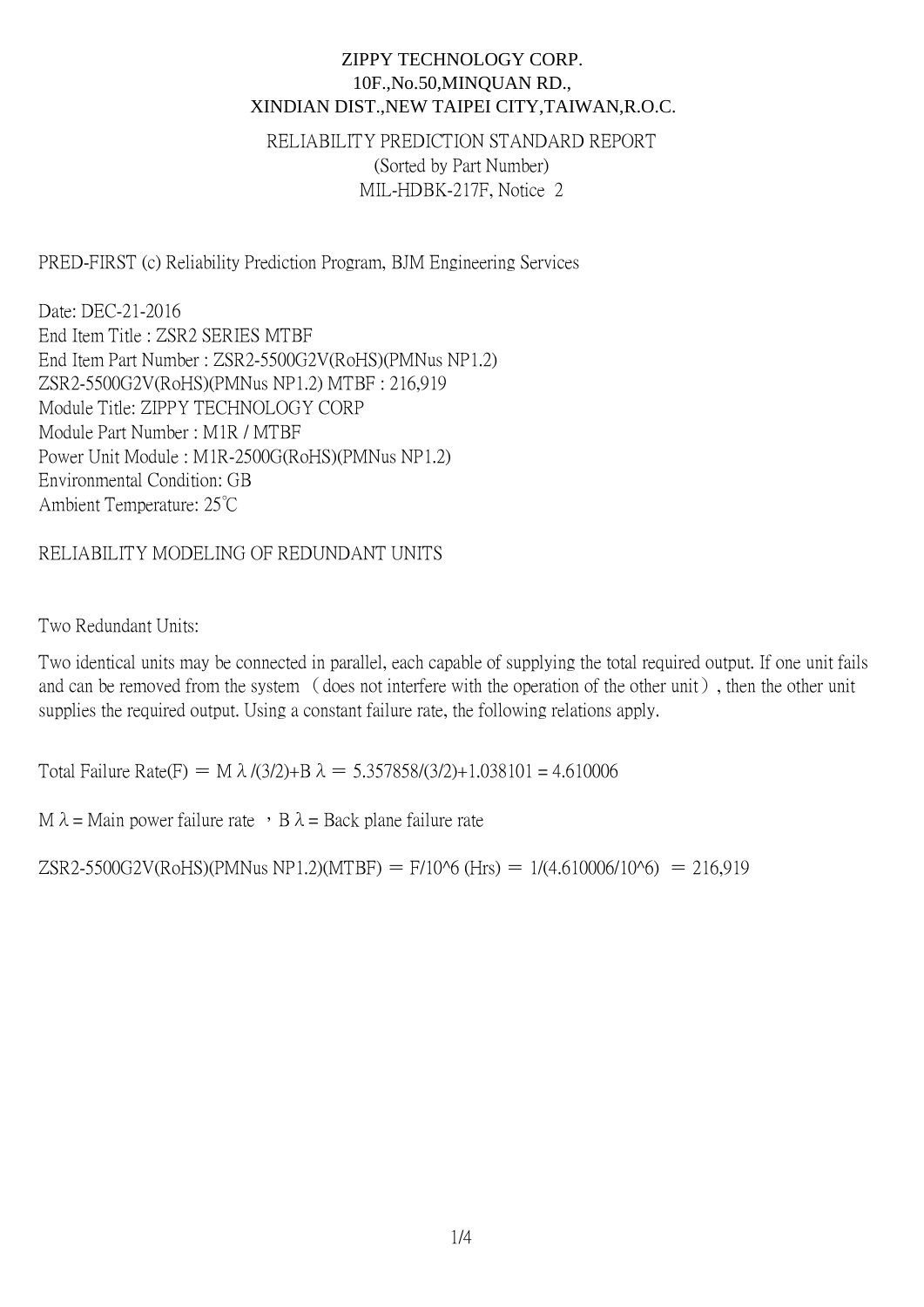RELIABILITY PREDICTION STANDARD REPORT (Sorted by Part Number) MIL-HDBK-217F, Notice 2

Date : FEB-21-2017 Time : 10:43:28 End Item Title : M1R SERIES MTBF End Item Part Number : M1R-2500G(RoHS)(PMBus NP1.2) M1R-2500G(RoHS)(PMBus NP1.2) MTBF : 186,642 Module Title : ZIPPY TECHNOLOGY CORP Module Part Number : M1R / MTBF Module Reference Designation : M1R Environmental Condition : GB Ambient Temperature: 25℃

# M1R-2500G(RoHS)(PMBus NP1.2)

| ITEM           | Part       | Ref        | Qual           | Quant          | Individual              | Total                   |
|----------------|------------|------------|----------------|----------------|-------------------------|-------------------------|
| #              | Number     | Desig      | Level          |                | <b>Failure Rate</b>     | <b>Failure Rate</b>     |
|                |            |            |                |                | (F/10 <sup>6</sup> Hrs) | (F/10 <sup>6</sup> Hrs) |
| $\mathbf{1}$   | B105190002 | <b>BOM</b> | <b>NMIL</b>    | 1              | 0.265242                | 0.265242                |
| $\overline{2}$ | B105190003 | <b>BOM</b> | <b>NMIL</b>    | 1              | 0.195295                | 0.195295                |
| 3              | B105190004 | <b>BOM</b> | <b>NMIL</b>    | 1              | 0.802617                | 0.802617                |
| $\overline{4}$ | B105190005 | <b>BOM</b> | <b>NMIL</b>    | 1              | 0.318861                | 0.318861                |
| 5              | B105190034 | <b>BOM</b> | <b>NMIL</b>    | 1              | 0.026430                | 0.026430                |
| 6              | B200000001 | <b>BOM</b> | <b>SPECIAL</b> | 1              | 0.094935                | 0.094935                |
| 7              | B200000516 | <b>BOM</b> | <b>SPECIAL</b> | 1              | 0.094935                | 0.094935                |
| 8              | B200010052 | <b>BOM</b> | <b>NMIL</b>    | $\overline{2}$ | 0.000798                | 0.001596                |
| 9              | B200010091 | <b>BOM</b> | <b>NMIL</b>    | 1              | 0.000798                | 0.000798                |
| 10             | B200010098 | <b>BOM</b> | <b>NMIL</b>    | 1              | 0.000798                | 0.000798                |
| 11             | B200010105 | <b>BOM</b> | <b>NMIL</b>    | 3              | 0.031398                | 0.094194                |
| 12             | B200010109 | <b>BOM</b> | <b>NMIL</b>    | 3              | 0.000798                | 0.002394                |
| 13             | B200020020 | <b>BOM</b> | <b>NMIL</b>    | $\overline{2}$ | 0.005156                | 0.010312                |
| 14             | B200020021 | <b>BOM</b> | <b>NMIL</b>    | 1              | 0.006751                | 0.006751                |
| 15             | B200040053 | <b>BOM</b> | <b>NMIL</b>    | 1              | 0.016111                | 0.016111                |
| 16             | B200040065 | <b>BOM</b> | <b>NMIL</b>    | 1              | 0.005967                | 0.005967                |
| 17             | B200040073 | <b>BOM</b> | <b>NMIL</b>    | $\overline{4}$ | 0.005967                | 0.023868                |
| 18             | B200040083 | <b>BOM</b> | <b>NMIL</b>    | 1              | 0.016111                | 0.016111                |
| 19             | B200040104 | <b>BOM</b> | <b>NMIL</b>    | 1              | 0.016111                | 0.016111                |
| 20             | B200050024 | <b>BOM</b> | <b>NMIL</b>    | 1              | 0.005218                | 0.005218                |
| 21             | B200050070 | <b>BOM</b> | <b>NMIL</b>    | $\overline{2}$ | 0.005218                | 0.010436                |
| 22             | B200050081 | <b>BOM</b> | <b>NMIL</b>    | $\overline{4}$ | 0.005218                | 0.020872                |
| 23             | B200060022 | <b>BOM</b> | <b>NMIL</b>    | 1              | 0.014607                | 0.014607                |
| 24             | B200070007 | <b>BOM</b> | <b>NMIL</b>    | $\overline{2}$ | 0.006229                | 0.012458                |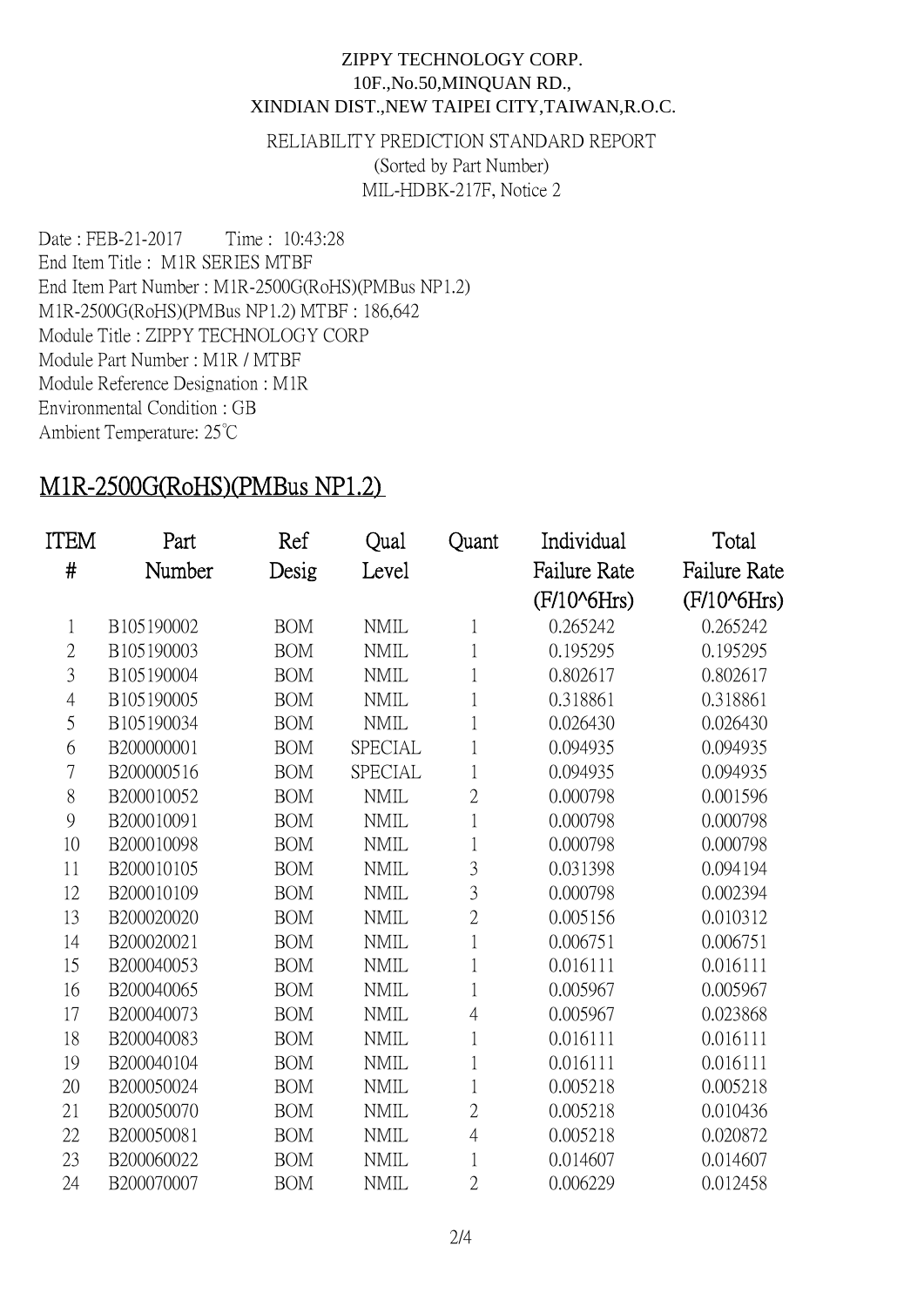| ITEM | Part       | Ref        | Qual        | Quant          | Individual              | Total                   |
|------|------------|------------|-------------|----------------|-------------------------|-------------------------|
| $\#$ | Number     | Desig      | Level       |                | <b>Failure Rate</b>     | <b>Failure Rate</b>     |
|      |            |            |             |                | (F/10 <sup>6</sup> Hrs) | (F/10 <sup>6</sup> Hrs) |
| 25   | B200090005 | <b>BOM</b> | <b>NMIL</b> | $\mathbf{1}$   | 0.001518                | 0.001518                |
| 26   | B200110030 | <b>BOM</b> | <b>NMIL</b> | $\overline{4}$ | 0.005115                | 0.020460                |
| 27   | B200110042 | <b>BOM</b> | <b>NMIL</b> | $\overline{4}$ | 0.004650                | 0.018600                |
| 28   | B200110120 | <b>BOM</b> | <b>NMIL</b> | $\overline{4}$ | 0.004650                | 0.018600                |
| 29   | B200110172 | <b>BOM</b> | <b>NMIL</b> | $\overline{2}$ | 0.004650                | 0.009300                |
| 30   | B200110192 | <b>BOM</b> | <b>NMIL</b> | 1              | 0.004650                | 0.004650                |
| 31   | B200110202 | <b>BOM</b> | <b>NMIL</b> | 1              | 0.004650                | 0.004650                |
| 32   | B200110223 | <b>BOM</b> | <b>NMIL</b> | $\overline{4}$ | 0.005115                | 0.020460                |
| 33   | B200110227 | <b>BOM</b> | <b>NMIL</b> | 6              | 0.004650                | 0.027900                |
| 34   | B200110235 | <b>BOM</b> | <b>NMIL</b> | $\overline{2}$ | 0.004650                | 0.009300                |
| 35   | B200110279 | <b>BOM</b> | <b>NMIL</b> | $\overline{2}$ | 0.004650                | 0.009300                |
| 36   | B200110313 | <b>BOM</b> | <b>NMIL</b> | 1              | 0.004650                | 0.004650                |
| 37   | B200110325 | <b>BOM</b> | <b>NMIL</b> | 1              | 0.004650                | 0.004650                |
| 38   | B200110406 | <b>BOM</b> | <b>NMIL</b> | 1              | 0.004650                | 0.004650                |
| 39   | B200110488 | <b>BOM</b> | <b>NMIL</b> | 1              | 0.004650                | 0.004650                |
| 40   | B200110494 | <b>BOM</b> | <b>NMIL</b> | $\overline{2}$ | 0.004650                | 0.009300                |
| 41   | B200110498 | <b>BOM</b> | <b>NMIL</b> | $\overline{2}$ | 0.004650                | 0.009300                |
| 42   | B200110502 | <b>BOM</b> | <b>NMIL</b> | 1              | 0.004650                | 0.004650                |
| 43   | B200110508 | <b>BOM</b> | <b>NMIL</b> | 1              | 0.004650                | 0.004650                |
| 44   | B200110514 | <b>BOM</b> | <b>NMIL</b> | 1              | 0.004650                | 0.004650                |
| 45   | B200110523 | <b>BOM</b> | <b>NMIL</b> | 1              | 0.004650                | 0.004650                |
| 46   | B200110524 | <b>BOM</b> | <b>NMIL</b> | $\mathbf 1$    | 0.004650                | 0.004650                |
| 47   | B200110525 | <b>BOM</b> | <b>NMIL</b> | 1              | 0.004650                | 0.004650                |
| 48   | B200110551 | <b>BOM</b> | <b>NMIL</b> | 1              | 0.004650                | 0.004650                |
| 49   | B200110608 | <b>BOM</b> | <b>NMIL</b> | 3              | 0.007440                | 0.022320                |
| 50   | B200110611 | <b>BOM</b> | NMIL        |                | 0.004650                | 0.004650                |
| 51   | B200110636 | <b>BOM</b> | <b>NMIL</b> |                | 0.005115                | 0.005115                |
| 52   | B200110930 | <b>BOM</b> | <b>NMIL</b> | 3              | 0.004650                | 0.013950                |
| 53   | B200160028 | <b>BOM</b> | <b>NMIL</b> | 1              | 0.065000                | 0.065000                |
| 54   | B200170035 | <b>BOM</b> | <b>NMIL</b> | $\overline{2}$ | 0.004005                | 0.008010                |
| 55   | B200170041 | <b>BOM</b> | <b>NMIL</b> | $\overline{2}$ | 0.005940                | 0.011880                |
| 56   | B200180075 | <b>BOM</b> | N/A         |                | 0.008923                | 0.008923                |
| 57   | B200180092 | <b>BOM</b> | N/A         |                | 0.008923                | 0.008923                |
| 58   | B200190084 | <b>BOM</b> | N/A         | 1              | 0.015889                | 0.015889                |
| 59   | B200190085 | <b>BOM</b> | N/A         | 1              | 0.015889                | 0.015889                |
| 60   | B200200064 | <b>BOM</b> | N/A         |                | 0.008470                | 0.008470                |
| 61   | B200200069 | <b>BOM</b> | N/A         |                | 0.006575                | 0.006575                |
| 62   | B200200075 | <b>BOM</b> | N/A         |                | 0.018108                | 0.018108                |
| 63   | B200200083 | <b>BOM</b> | N/A         | 1              | 0.007144                | 0.007144                |
| 64   | B200200156 | <b>BOM</b> | N/A         | $\overline{4}$ | 0.011856                | 0.047424                |